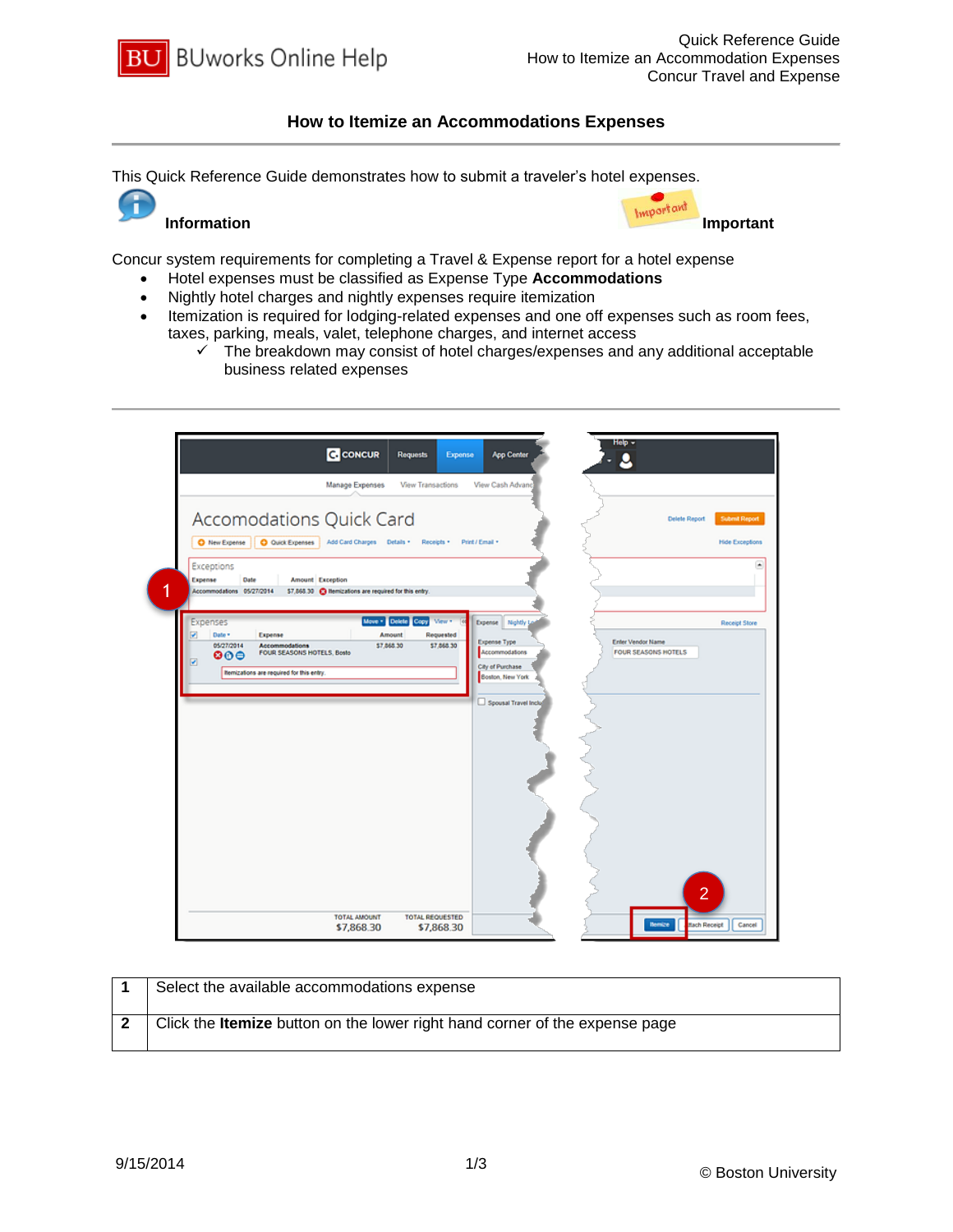## **BU** BUworks Online Help



| 3 | System defaults to display the Nightly Lodging Expenses tab                                                                                         |  |  |  |  |  |  |
|---|-----------------------------------------------------------------------------------------------------------------------------------------------------|--|--|--|--|--|--|
| 4 | Enter the Check in Date and Check out Date as displayed on the hotel invoice and                                                                    |  |  |  |  |  |  |
|   | nightly/reoccurring charges - Note: only indicate the nightly/reoccurring charge                                                                    |  |  |  |  |  |  |
|   | Important<br><b>Important</b>                                                                                                                       |  |  |  |  |  |  |
|   | * Additional expenses such as meals or laundry will be entered on a different screen                                                                |  |  |  |  |  |  |
| 5 | In the above example the traveler has entered the nightly lodging rate and additional daily<br>expenses for hotel parking and hotel internet access |  |  |  |  |  |  |
| 6 | Click Save Itemizations to proceed                                                                                                                  |  |  |  |  |  |  |



|    | Concur will total up the nightly expenses and display the remaining balance of the hotel invoice |
|----|--------------------------------------------------------------------------------------------------|
|    | (if any) on the right hand side of the expense screen                                            |
| -8 | Click on the Expense Type drop down to continue itemizing the Accommodations line item           |
|    | ** Accounting for any non-reoccurring charges on the hotel bill                                  |